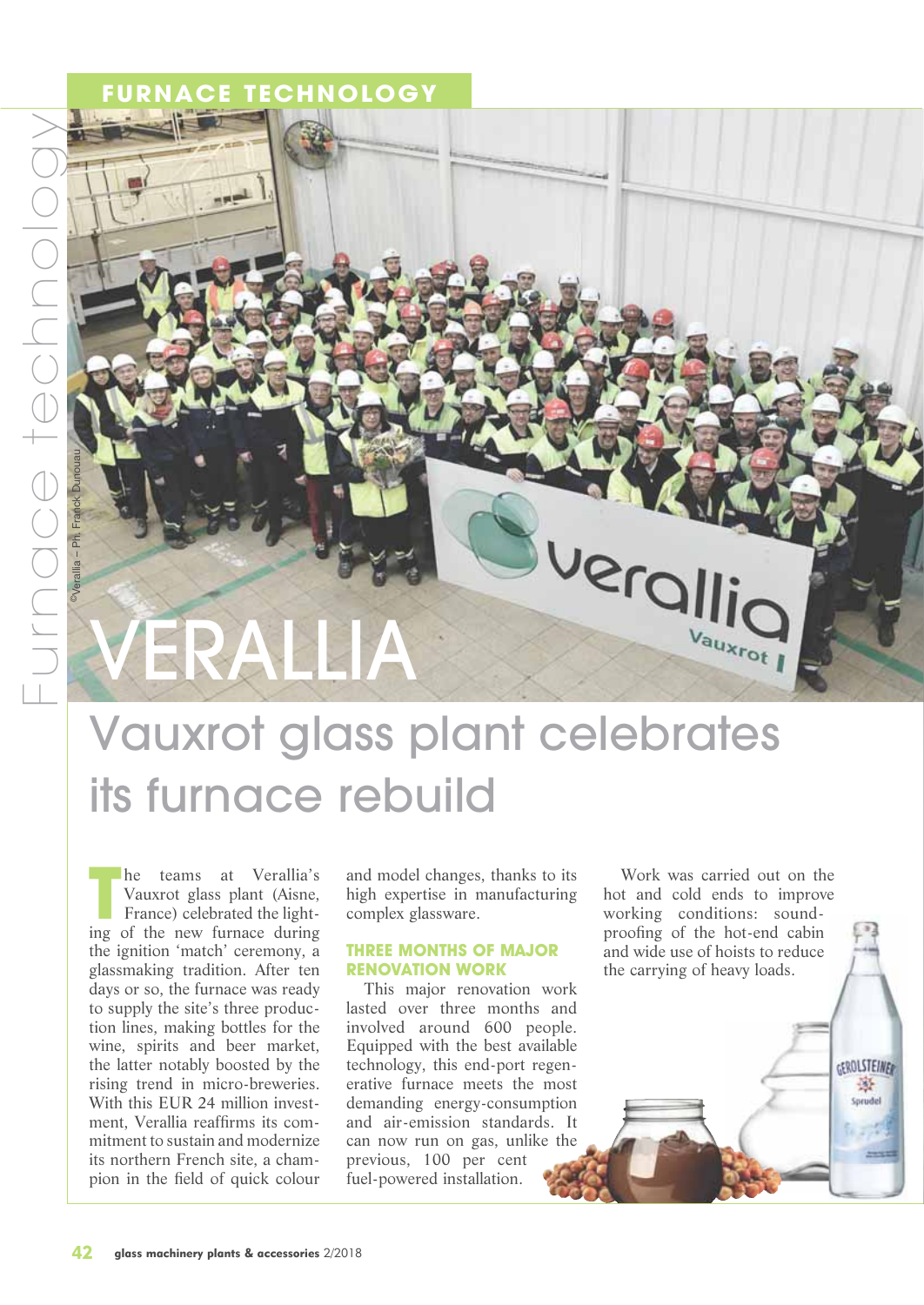Verallia, third global producer of glass packaging for food and beverages, offers innovative, customized and environmentally friendly solutions to more than 10,000 customers around the world. In this article, the company 'speaks' about its recent new furnace lighting at its historical Vauxrot glass plant, now making bottles for the wine, spirits and beer markets.



#### **HISTORICAL GLASSMAKING TRADITIONS**

Opened in 1827, the Vauxrot plant is the Verallia group's historical glassmaking facility. In 2015, Verallia invested several hundreds of thousands of Euros to adapt its installations to the new dark amber colour. Almost black with high density, it protects the contents from the effects of light and gives products an image of refinement and distinction. With the Saint-Romain-le-Puy facility (Loire, France), Vauxrot is one of only two Group plants in France making yellow and dark amber

bottles, mainly for the beers and spirits markets. A role model for the circular economy, the Vauxrot plant recycles very high quantities of cullet processed by Everglass in Rozet-Saint-Albin, 30 kilometres from the site.

"We now have an extensively modernized manufacturing facility to continue improving quality and productivity, essential on highly competitive markets. We've also improved our teams' working conditions using the 5S method which helps us to ensure safety, cleanliness and the organization of the plant at all